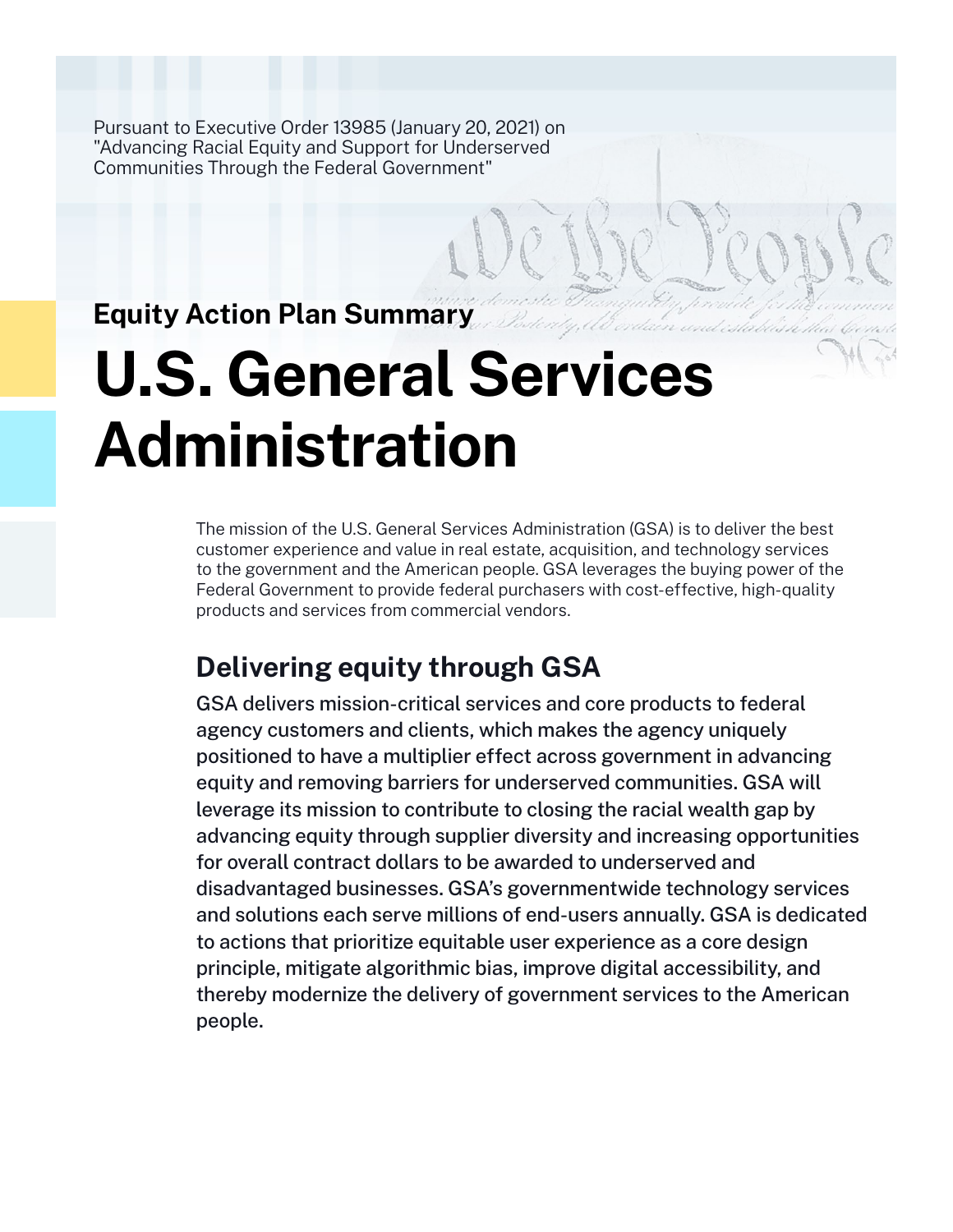## **New strategies to advance equity**

## **Use human-centered design principles to expand opportunities for small and disadvantaged businesses to use the Multiple Award Schedule procurement award and enhance elements of the vendor education process**

Small and disadvantaged businesses can experience difficulty navigating the Multiple Award Schedule award process, lacking understanding of the requirements of federal procurement, which can lead to missed opportunities. GSA will address this barrier by simplifying the process for firms to obtain contracts and by improving vendor education. This will enable more firms, including small and disadvantaged businesses, to enter the federal marketplace. As companies grow more proficient and experienced in using the Multiple Award Schedule, they can prepare to compete for contract vehicles with more complex buying regulations.

### **Develop a robust community assessment process to determine the economic and environmental justice effects of the footprint of public buildings**

The GSA manages federal property, including operating and maintaining buildings. However, it does not have the comprehensive data necessary to fully assess the community impact of its real estate portfolio, leading to potential inequities with respect to how public buildings are designed, sited, or operated. GSA will address this gap by developing a model for community assessment. GSA will hire a full-time data scientist, develop data-sharing agreements with relevant Federal agencies with community data that could be used by GSA, and elevate and expand its Good Neighbor program. The program will deliver tangible benefits to communities through outreach, by increasing urban planning technical assistance and landscape architecture programming, and by strengthening engagement with State, Local and Tribal stakeholders.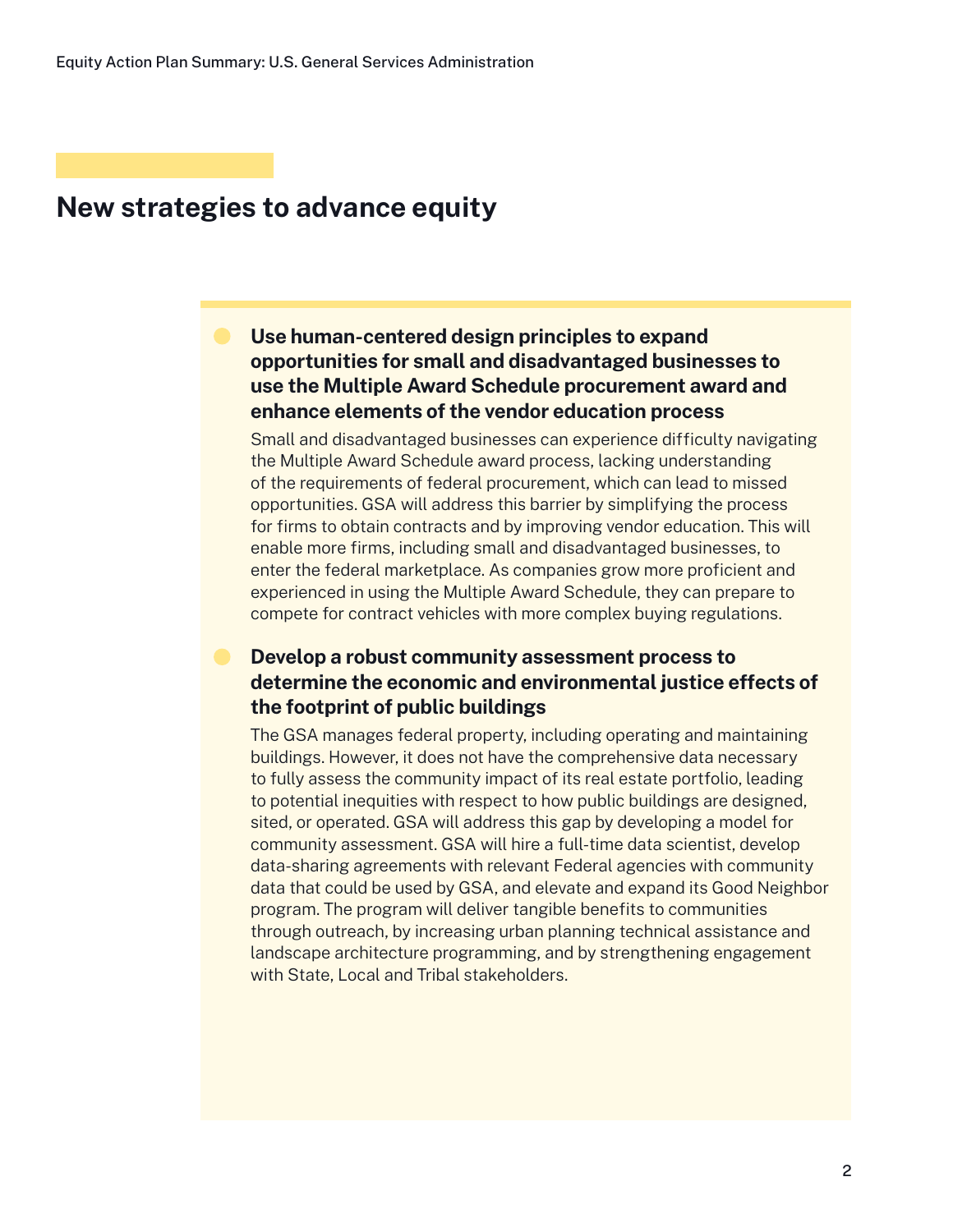New strategies to advance equity

## **Prioritize equitable design and user experience when delivering Federal digital services and improve accessibility and performance for older devices and for mobile, rural, and low-bandwidth users**

Many government applications and websites have minimal language accessibility, confusing navigation, and poor design practices resulting in user mistrust and frustration. Instances where user experiences have been disappointing or subpar have been attributed to high user stress resulting in reduced reading comprehension, navigation problems, and incomplete tasks. These challenges are exacerbated for those with low-bandwidth or older devices. To address these barriers, GSA will work closely with community partners to ensure greater representativeness when measuring customer experience and usability. GSA teams will perform accessibility assessments following industry-approved standards, run usability tests and user interviews to measure and improve task completion rates and page load times for low- and limited-bandwidth connections to prioritize work to improve the usability of government websites. GSA will also address discrimination in emerging technologies and data sovereignty, including ensuring equitable remote identity-verification experiences for diverse populations. GSA commits that it will not deploy facial recognition, liveness detection, or any other emerging technology into production environments until a rigorous review has given the agency confidence that they can be implemented equitably and without causing disproportionate harm to vulnerable populations.

#### **Invest in resources to help advance civil rights**

Advancing equity rests on the presumption of equal opportunities and protection under the law. As noted in the Executive Order, Government programs are designed to serve all eligible individuals. To meet this objective and to enhance compliance with existing civil rights laws, agencies were obligated to address the operational status and level of institutional resources available to offices or divisions within the agency that are responsible for advancing civil rights or whose mandates specifically include serving underrepresented or disadvantaged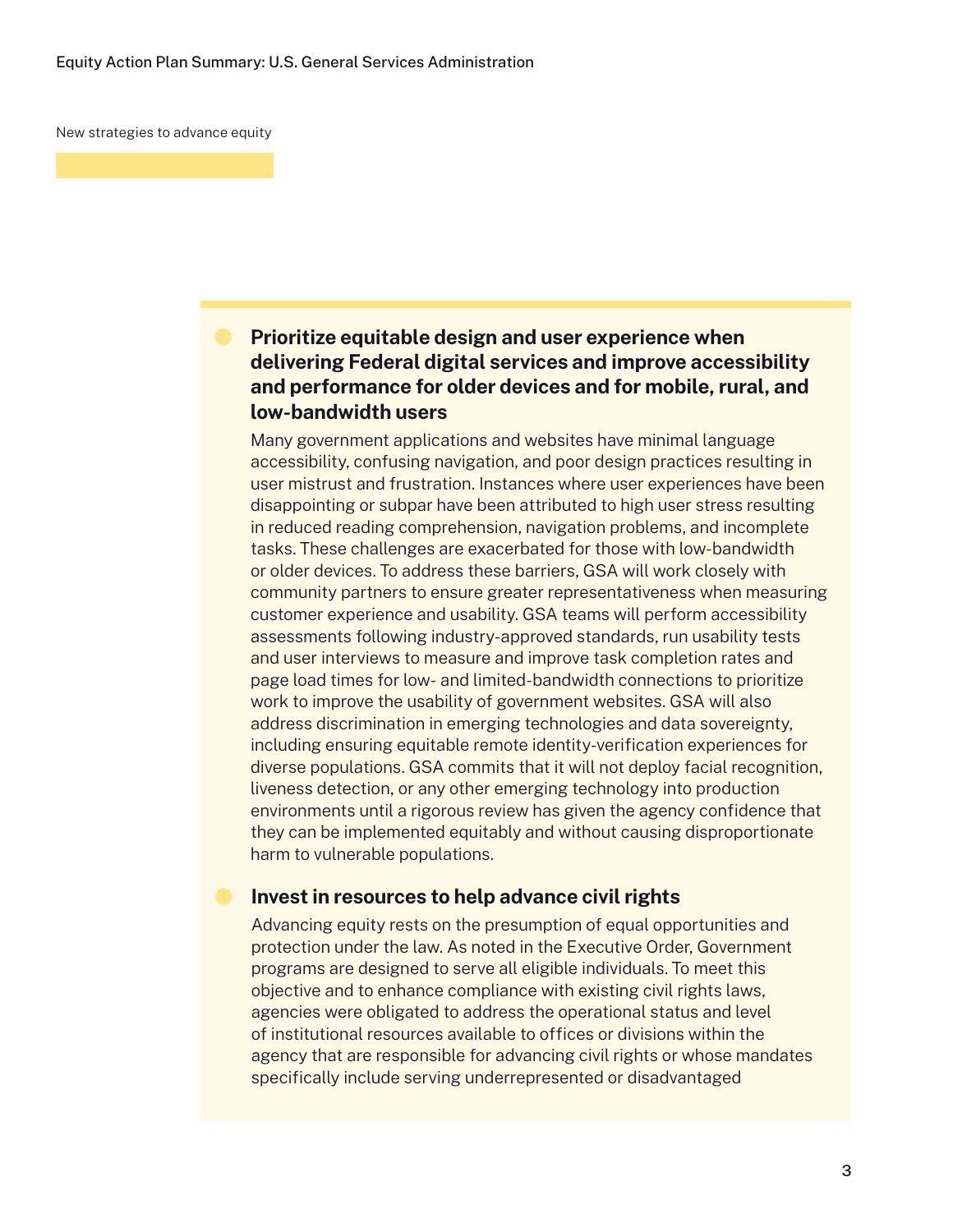New strategies to advance equity

communities. To meet this mandate, GSA will conduct 14 civil rights compliance reviews of State Agencies for Surplus Property per fiscal year (2022-2026) and conduct civil rights compliance reviews of the largest recipients of federal surplus personal property to verify their programs and activities are similarly accessible to the public they serve. GSA will also reassess and update GSA's Language Access Plan to afford meaningful access for individuals with limited English proficiency to GSA's programs and activities – in alignment with recent executive orders focusing on equity, voting access information, environmental justice and climate – and develop and launch employee training that addresses equity and environmental justice.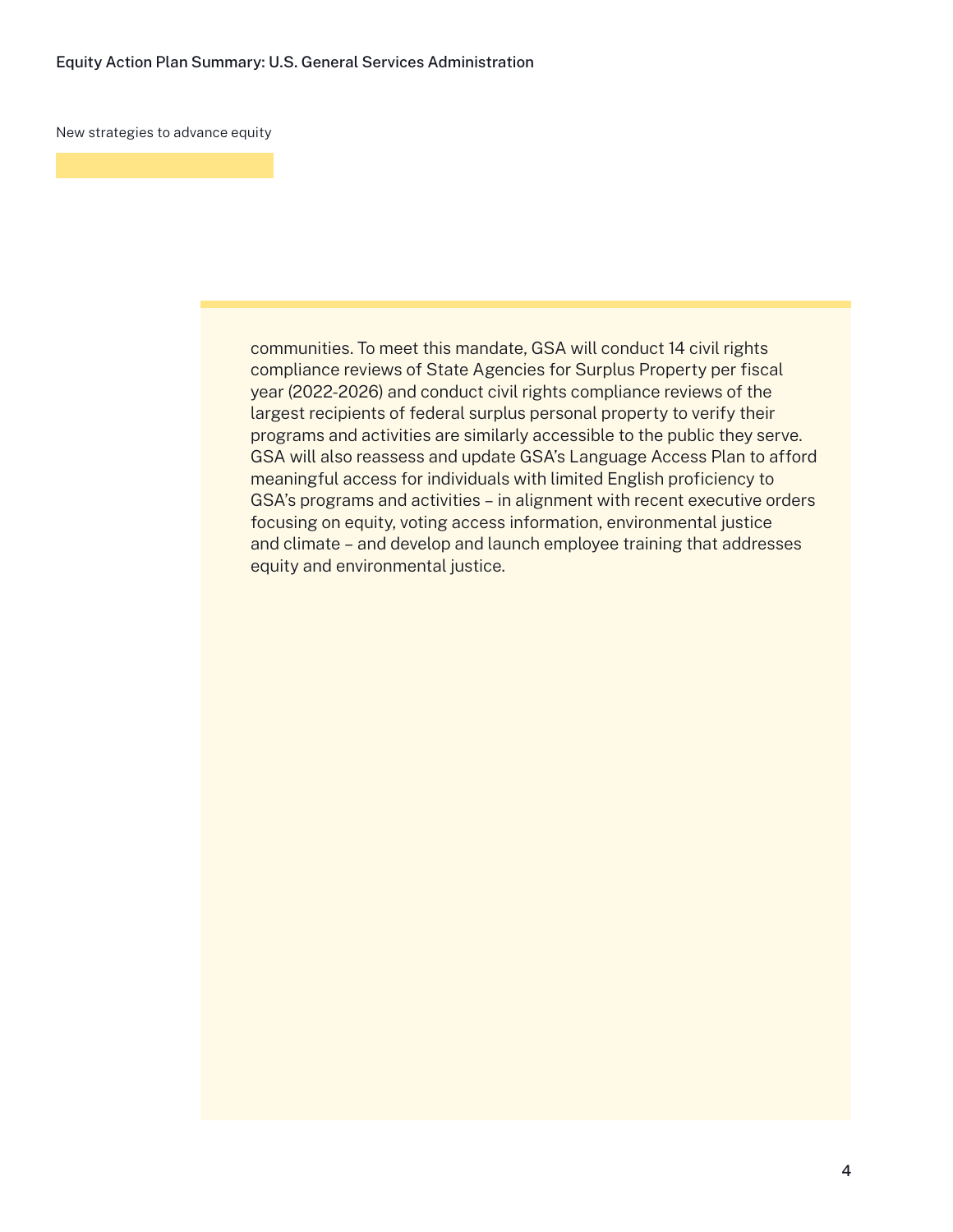## **Building on GSA's progress**

**This equity action plan builds on GSA's progress delivering on equity and racial justice in the first year of the Biden-Harris Administration.**

#### **Expanding access to underserved businesses**

The Governmentwide Category Management Project Management Office hosted a Fall Industry Day targeted at the small business (SB) and the small disadvantaged business (SDB) community. The session helped SBs and SDBs navigate the federal marketplace. Almost 1,200 businesses attended the live event or viewed it on demand. GSA's Office of Small and Disadvantaged Business Utilization hosted a virtual, full-day training and matchmaking event focused on helping small businesses achieve success in the federal marketplace. More than 800 federal leaders and industry experts participated. GSA also hosted 11 virtual events connecting 80 Small Disadvantaged and Veteran-Owned Small Businesses with an estimated 40 GSA prime contractors to meet, network, and discuss potential subcontracting opportunities.

#### **Expanding access and consultation to underserved communities**

The Office of Federal High-Performance Green Buildings, an office within the Office of Government-wide Policy, established the Green Building Advisory Committee under the Federal Advisory Committee Act. The Committee's Environmental Justice and Equity Task Group garnered feedback from community groups and advocacy organizations and presented recommendations to the Committee as it evaluates the public building portfolio's impacts. GSA's Public Building Service (PBS) is partnering with the National Endowment for the Arts to increase the diversity and outreach of its Art in Architecture program. PBS facilitated an "IDEA" (DEIA) Roundtable with associations and industry partners. The Industry Roundtable focused on diversity and inclusion topics and highlighted such topics as the Architectural Barriers Act in the federal built environment. PBS continues to maintain the Good Neighbor Program,